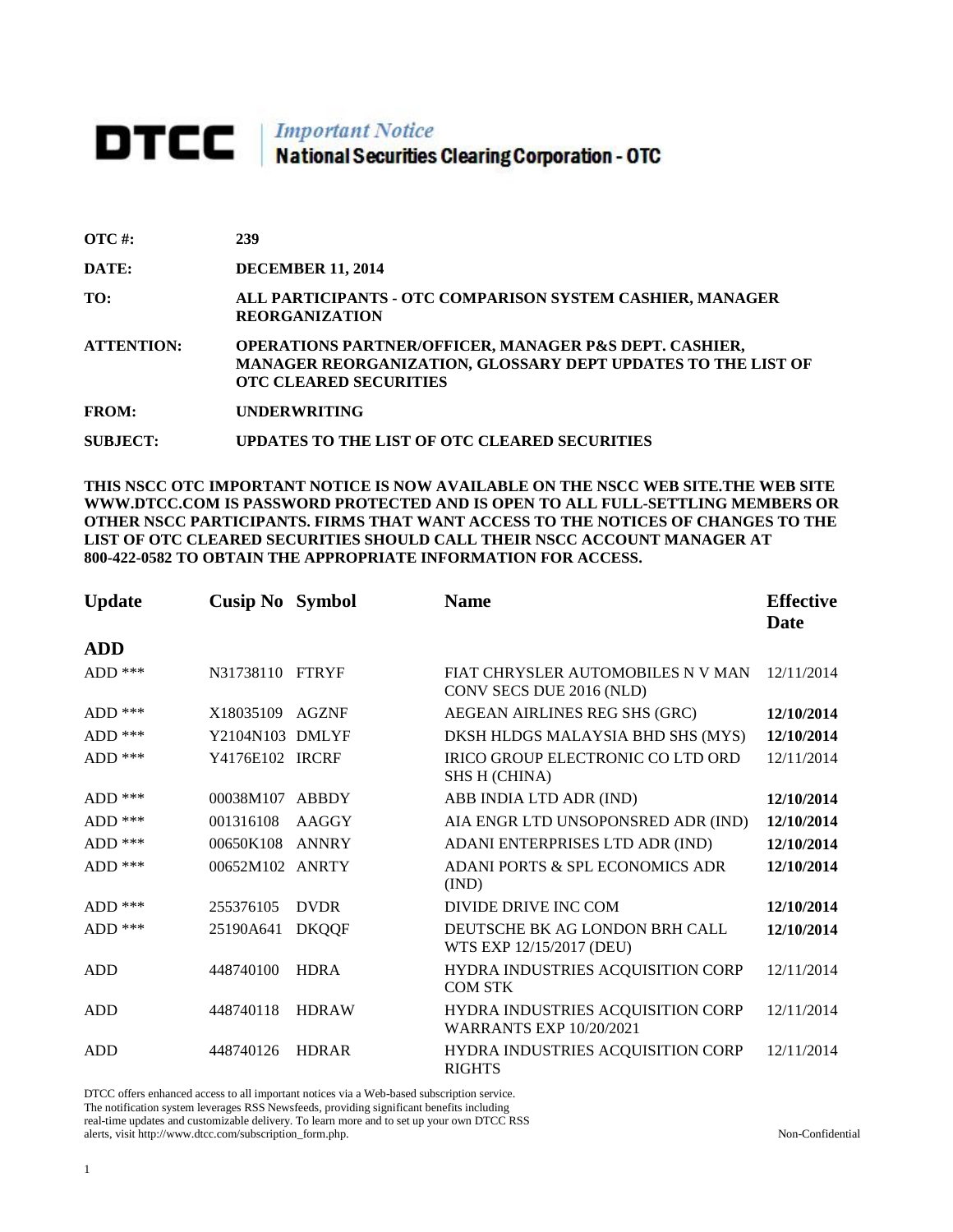| $ADD$ ***  | 45579E105 | <b>INVVY</b> | INDIVIOR PLC SPONSORED ADR (GBR)                                | 12/10/2014 |
|------------|-----------|--------------|-----------------------------------------------------------------|------------|
| $ADD$ ***  | 470118209 | <b>JIPKY</b> | JAIPRAKASH ASSOCS LTD ADR LEVEL 1<br>(IND)                      | 12/10/2014 |
| $ADD$ ***  | 47760L104 | <b>JIZDY</b> | JINDAL STL & PWR LTD ADR (IND)                                  | 12/10/2014 |
| $ADD$ ***  | 484607106 | <b>KNZAY</b> | KANSAI NEROLAC PAINTS LTD ADR (IND)                             | 12/10/2014 |
| <b>ADD</b> | 48562T105 | <b>KPZIF</b> | KAPUSKASING GOLD CORP COM (CANDA)                               | 12/10/2014 |
| <b>ADD</b> | 530307115 | <b>LBRKR</b> | LIBERTY BROADBAND CORP RT PUR COM<br><b>SER C</b>               | 12/11/2014 |
| $ADD$ ***  | 550439103 | <b>LUPNY</b> | LUPIN LTD UNSPONSORED ADR (INDIA)                               | 12/10/2014 |
| $ADD$ ***  | 559835103 | <b>MHZNY</b> | MAHINDRA & MAHINDRA FINL SVCS LTD<br>ADR (IND)                  | 12/10/2014 |
| $ADD$ ***  | 56672L102 | <b>MRQCY</b> | MARICO LTD ADR UNSPONSORED (IND)                                | 12/10/2014 |
| <b>ADD</b> | 60879B107 | <b>MOMO</b>  | MOMO INC ADR (CYM)                                              | 12/11/2014 |
| $ADD$ ***  | 674364104 | <b>OBZIY</b> | OBEROI RLTY LTD ADR LEVEL 1 (IND)                               | 12/10/2014 |
| <b>ADD</b> | 695128108 | <b>PKKC</b>  | PACK FUERTE INC COM                                             | 12/11/2014 |
| ADD        | 872590203 | <b>TMBLP</b> | T-MOBILE US INC MADATORILY CONV PFD 12/10/2014<br><b>SER A</b>  |            |
| ADD        | 90274B220 | <b>UGQLF</b> | UBS AG LONDON BRH CALL WTS LKD TO<br>S&P 500 INDEX EXP 10/05/17 | 12/10/2014 |
| $ADD$ ***  | 91822F101 | <b>VTUWY</b> | VA TECH WABAG LTD ADR                                           | 12/10/2014 |

## **DELETE**

| <b>DELETE</b> | 02369E100 FTER  |       | AMERICAN ADDICTION CENTERS INC COM 12/11/2014           |            |
|---------------|-----------------|-------|---------------------------------------------------------|------------|
| <b>DELETE</b> | 21233T101 CTFIF |       | CONTRANS GROUP INC CL A SUB VTG SHS 12/11/2014<br>(CDA) |            |
| <b>DELETE</b> | 21249J105 CNVR  |       | CONVERSANT INC COM STK (DE)                             | 12/11/2014 |
| <b>DELETE</b> | 320795107       | FMARO | <b>FIRST MARINER BANCORP</b>                            | 12/11/2014 |
| <b>DELETE</b> | 927730104 VGNA  |       | VIRGINIA COMPANY BANK COMMON<br><b>STOCK</b>            | 12/11/2014 |

### **SYMBOL CHANGES**

| 43742A209 HMLAD TO: HMLA HOMELAND RESOURCES LTD. NEW | 12/11/2014 |
|------------------------------------------------------|------------|
| <b>COMMON STOCK</b>                                  |            |

### **REORGANIZATION**

| <b>DELETE</b> | 060080111 MRMAF |       | MERMAID MARINE AUSTRALIA LTD<br><b>ORDINARY SHARES</b> |            |
|---------------|-----------------|-------|--------------------------------------------------------|------------|
| $ADD$ ***     | 062400101 MRMAF |       | MMA OFFSHORE LTD (AUSTRALIA)                           | 12/11/2014 |
| <b>DELETE</b> | 07910E105 OPTRF |       | <b>OUEST PETROLEUM NL ORD SHS (AUS)</b>                |            |
| $ADD$ ***     | 07910E188 OPTRF |       | <b>OUEST PETROLEUM NL SHS NEW (AUS)</b>                | 12/11/2014 |
|               |                 |       |                                                        |            |
| <b>DELETE</b> | 05453B205 AVRN  |       | AVRA, INC. COMMON STOCK                                |            |
| <b>ADD</b>    | 05453B304       | AVRND | AVRA INC COM PAR                                       | 12/11/2014 |

Non-Confidential